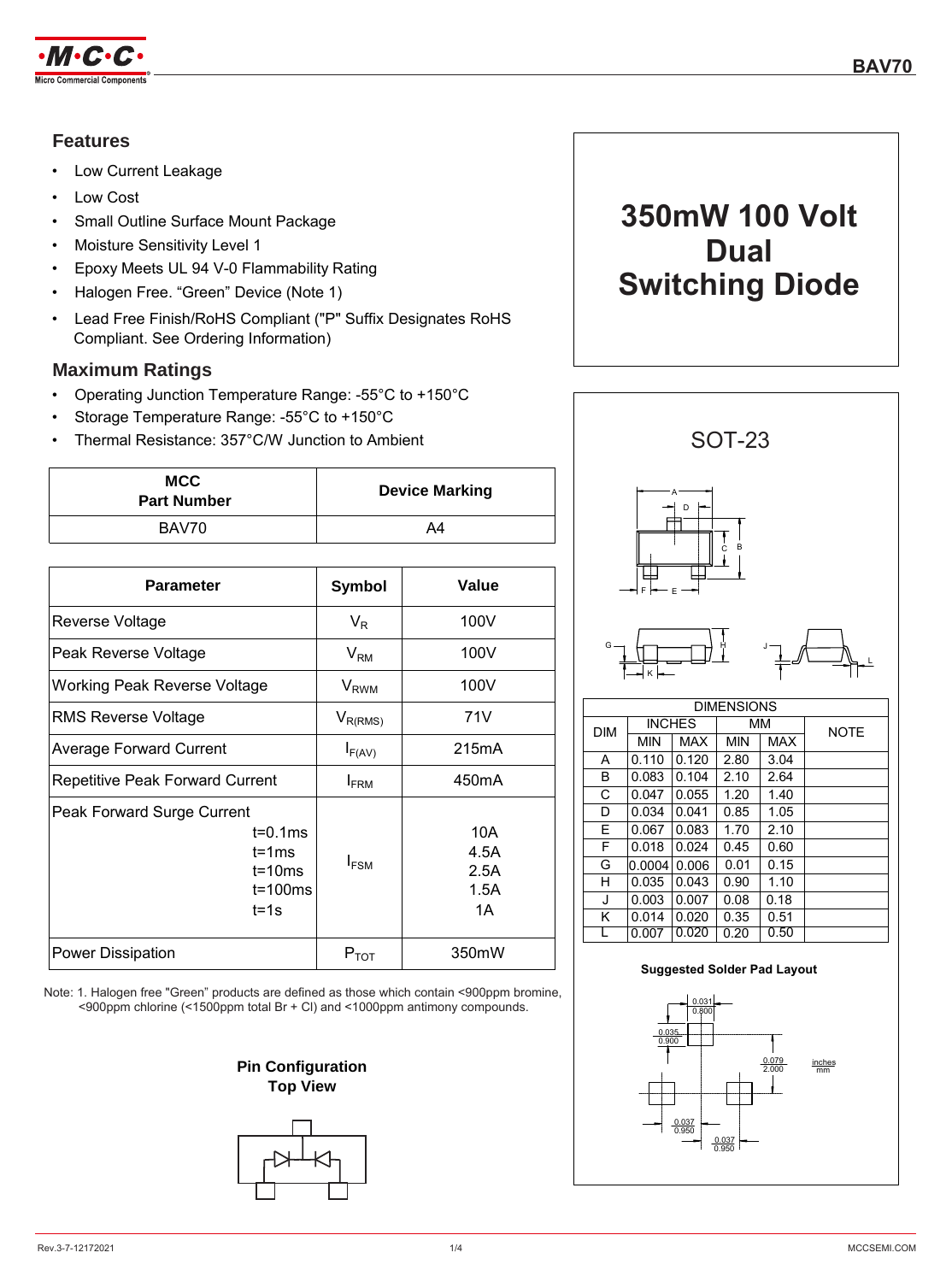

## **Electrical Characteristics @ 25°C (Unless Otherwise Specified)**

| <b>Parameter</b>                                       | Symbol                            | <b>Conditions</b>                                     | Min. | Typ. | Max.  | <b>Units</b> |
|--------------------------------------------------------|-----------------------------------|-------------------------------------------------------|------|------|-------|--------------|
| Maximum<br>Instantaneous<br><b>Forward Voltage</b>     | $V_F$                             | $I_{FM}$ =1mA                                         |      |      | 0.715 | V            |
|                                                        |                                   | $I_{FM}$ =10mA                                        |      |      | 0.855 | v            |
|                                                        |                                   | $I_{FM}$ =50mA                                        |      |      | 1     | V            |
|                                                        |                                   | $I_{FM}$ =100mA                                       |      |      | 1.25  | V            |
| Maximum DC<br><sup>I</sup> R<br><b>Reverse Current</b> |                                   | $V_R$ =75V, T <sub>J</sub> =25°C                      |      |      | 1     | μA           |
|                                                        | $V_R$ =75V, T <sub>J</sub> =150°C |                                                       |      | 50   | μA    |              |
| Junction Capacitance                                   | $C_{J}$                           | $V_R$ = 0V, f = 1MHz                                  |      | 2    |       | pF           |
| Reverse Recovery Time                                  | $t_{rr}$                          | $I_F = 10mA$ ,<br>$V_R$ = 6.0V, R <sub>i</sub> = 100Ω |      |      | 4     | ns           |

\* Pulse Test: Pulse Width 300 μsec, Duty Cycle 2%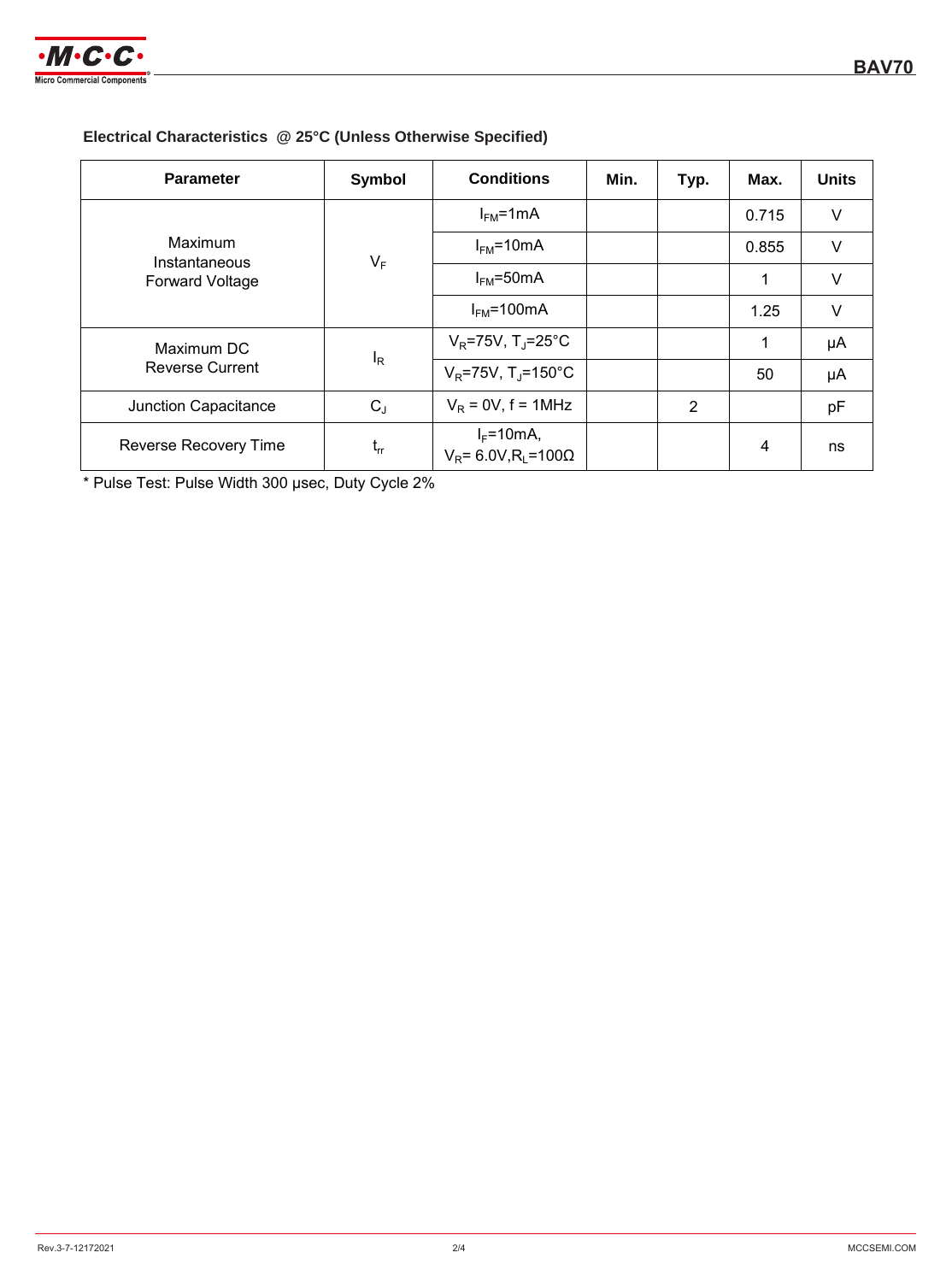

# **Curve Characteristics**



#### Fig. 1 - Typical Instantaneous Forward Characteristics



#### Fig. 2 - Typical Reverse Leakage Characteristics